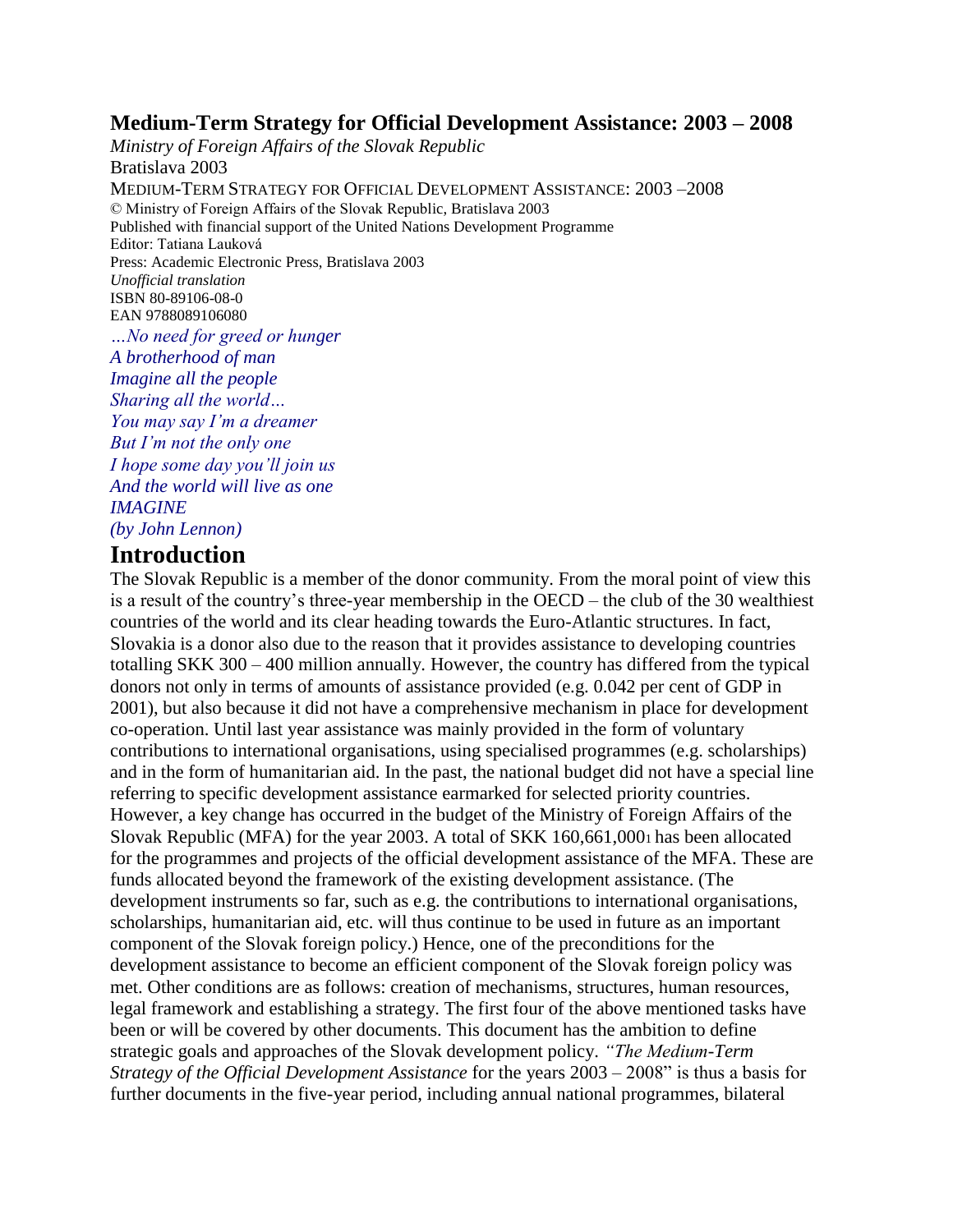agreements with developing countries, financial guidelines, budgets, etc.

The critical determinant of Slovak development assistance as of next year should be the country's *membership in the European Union.* Upon accession to the EU, Slovakia will automatically join the common European system of providing development assistance. This will have financial, political, legal, institutional and organisational consequences for the Slovak Republic. Along with obligations (mainly financial contributions) Slovakia will find a broad range of opportunities. First, it will have the right to join and share in the decisionmaking processes of the Union in the area of development assistance. The second important aspect will be the possibility for Slovak entities, to participate in development and humanitarian projects funded by the EU. This will create room to use Slovak comparative advantages in supplying goods, services but also consulting works and know-how. These possibilities however are subject to the preparedness of governmental, non-governmental and private entities to stand the competitive environment in the EU. That is another reason why a functional and efficient system of Slovak development assistance has to be established in the course of 2003.

The document consists of three parts:

**The first part** defines the reasons (incentives), goals and priorities of the Slovak development assistance. Three topics were outlined – why Slovakia provides development assistance (i.e. reasons), what specific results it wishes to achieve by providing development assistance (i.e. goals) and how and whom Slovakia wishes to help (i.e. territorial and sectoral priorities).

**The second part** formulates seven strategic principles which Slovakia has to abide by, in order to make assistance efficient and useful for the beneficiary of the assistance as well as for Slovakia.

**The third part** outlines areas and forms of international co-operation of the Slovak Republic in providing development assistance.

<sup>1</sup>Based on Government resolution No. 89 of 5 February 2003 the MFA decided on tying up SKK 18,848,000 from the ODA programme. The amount of funds was thus reduced to SKK 141,813,000

## **I. Reasons, goals and priorities of the Slovak development assistance**

In order to have a clear focus, composition and continuity of the Slovak development assistance, its goals and tasks have to be clearly defined. In the following part of the document we have therefore defined the goals which Slovakia intends to achieve in the long run by providing development assistance. These goals should be quantifiable to a degree and thus become an important component of the Slovak foreign policy. Nevertheless, it is necessary to differentiate between the goals themselves and the reasons (motives) for providing assistance.

#### **1. Reasons (incentives)**

Slovakia's heading towards the most developed countries of the world is an ongoing process with its formal milestones. They are: joining the thirty most developed countries in the OECD, as well as the prepared accession to the Euro-Atlantic structures. The process itself however, is a long-term issues and one of its features is the progressive harmonisation of development mechanisms and activities with those of the donor community. The international status of Slovakia is changing significantly and it is important that this change is accompanied not only with formal changes but also material changes. The second important incentive for providing development assistance is the fulfilment of obligations (mostly of moral nature) and promises resulting from Slovakia's membership in international organisations and from the accession to international documents. Even though these are mostly recommendations and moral obligations, the international community carefully observes how they are respected.2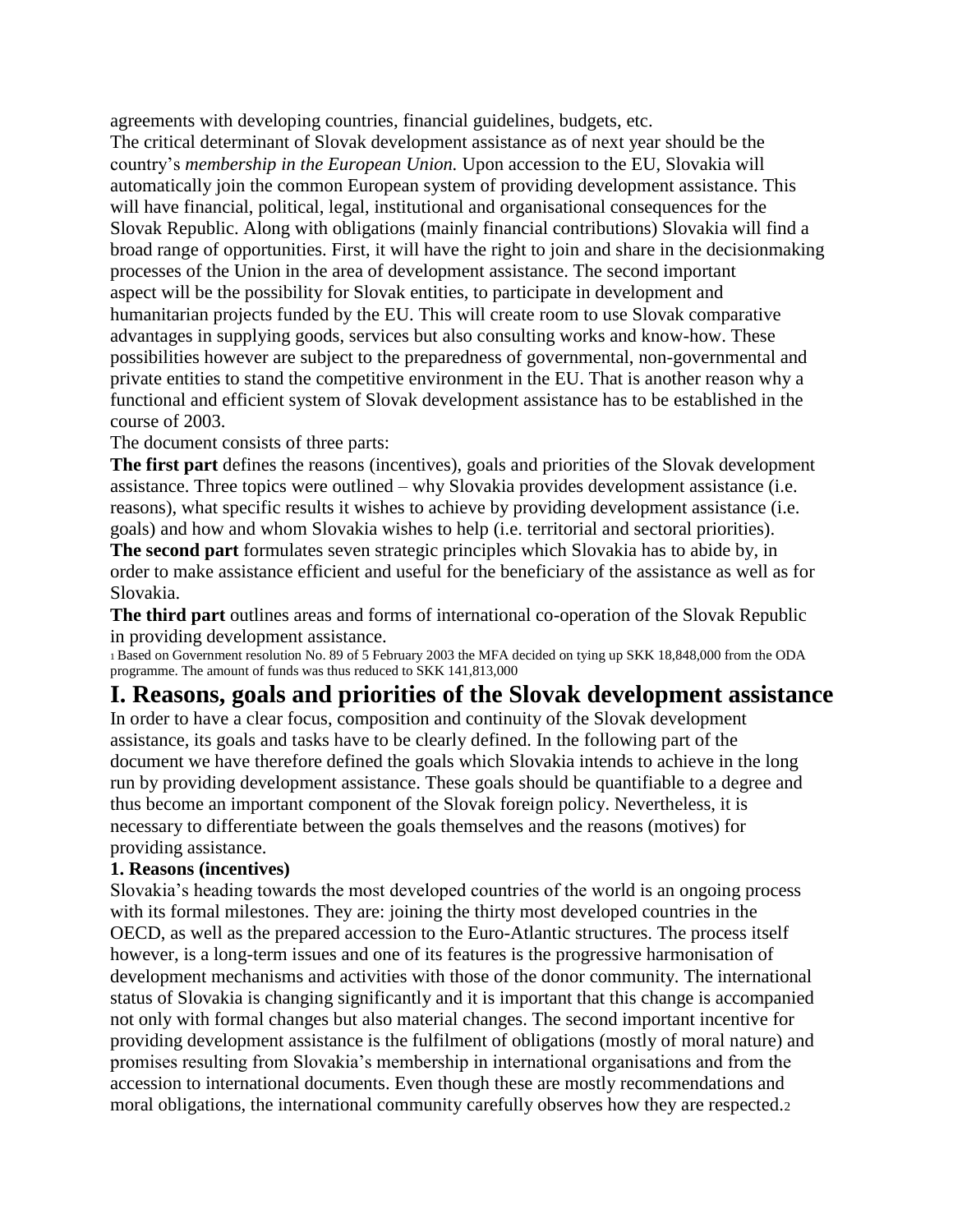An important document, which the Slovak Republic clearly signed, is the *UN Millennium Goals*. The third and most important motive for providing development assistance is Slovakia's interest in settling global issues. Slovakia wants to help the developing world according to its means. It is a moral obligation and it is based on the knowledge that the development in the developing world has an impact on the situation in the developed world, thus on Slovakia, too.

<sup>2</sup>At the EU summit in Barcelona in MArch 2002 the Member States agreed to increase the volume of developmant assistance provided until the year 2006. The individual effort should be to achieve a share of the ODA in the GDP of at least 0.33%. The long-term goal of the UN for the same parameter is 0.7%.

### **2. Goals**

While the incentives for providing development assistance apply universally to a certain degree to all donor countries, the goals of individual countries are quite specific. The ambition of this document is to answer the question – what Slovakia wants to achieve by providing development assistance. The basic goals reflect the fact that Slovakia is not and won't be a strong donor in terms of amounts of assistance provided. The more important and more challenging issue is to find a firm place among the donors. The following five goals were selected and formulated in a way, allowing the Slovak participation in donor activities to be focused, efficient and useful for the beneficiary of assistance and Slovakia itself.

#### **Transfer of Slovak experience and know-how**

The SR has a particular experience not shared with the traditional donors. This experience is rooted in the transformation process after 1989. Within this transformation Slovakia underwent changes in all sectors of society (politics, economy, social sphere, etc.) The transfer of this experience to countries currently undergoing process will consolidate the political and economic ties of Slovakia with these countries.

**Participation of Slovak experts in international development activities and mechanisms** Slovakia has a potential of highly skilled experts in various areas of interest for the development world. However, this fact is not reflected by the current state. Yet, the presence of Slovak specialists and experts in international organisations and initiatives is enhancing the credibility of Slovakia, the influence on the activities of these organisations and the possibility of participation of other Slovak entities in specific projects and programmes of development assistance. One of Slovakia's tasks in this area is therefore to create conditions and support the involvement of Slovak experts in international development organisations.

#### **Participation of Slovak entities in international development projects**

The range of possible involvement of Slovak entities in international projects and programmes of development assistance is quite broad. Opportunities emerge for NGOs and institutions of education as well as for suppliers of goods and services. These entities usually do not have the experience or funds to directly offer their capacities to international organisations. The role of the state (which moreover pays voluntary contributions to these organisations) is to foster the participation of Slovak entities in international tenders.

#### **Expansion of economic co-operation with developing countries**

Support of economic ties between the donor and the beneficiary of development assistance is not a motive but a positive consequence of their mutual relationship. The needs of the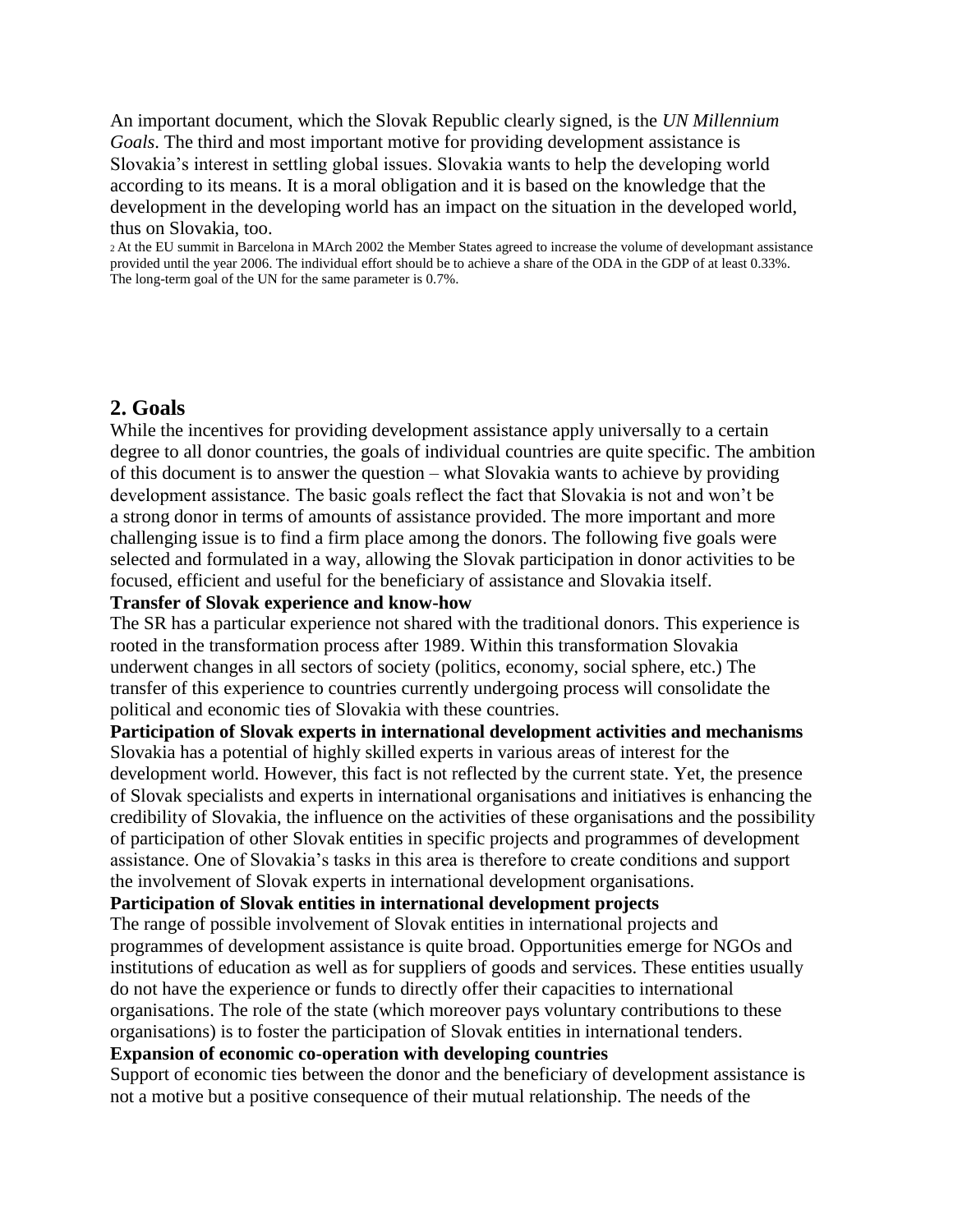receiving country are of key and critical importance for Slovakia. However, in the follow-up it is the goal to use development assistance for the enhancement of economic co-operation where possible.

#### **Assistance to ethnic Slovaks**

The ethnic Slovak community lives also in countries that are in the category of development assistance recipients. Assistance to ethnic Slovaks would therefore have a double effect.

### **3. Territorial priorities**

The selection of countries, to which Slovak assistance is directed, is determined by the overall nature of assistance provided. An important element of Slovak development assistance is the strict specialisation and concentration on a limited number of countries. This ensues from the fact that Slovakia has limited financial and human resources in this area. The dispersion of resources would be at the cost of efficiency. Therefore, Slovak assistance will focus in the long run on 2-3 programme countries and some other project countries. *A programme country* is a beneficiary of assistance with whom Slovakia will develop a broader co-operation. Since its very beginning, this co-operation will be of more comprehensive nature and content. A memorandum of understanding will be signed with the beneficiary, and in the follow-up a detailed strategy will be worked out *(CSP – Country Strategy Paper*). On the other hand the co-operation between the Slovak Republic and the *project countries* will be simpler and based on the implementation of isolated and relatively small projects. In order to achieve the desired effect also with smaller projects, we have the ambition to incorporate the projects into programmes of larger donors and thus use the modality of trilateral co-operation. Three groups of criteria [PH1]3 were established, and they served as a basis to evaluate whether the developing country should be included among the Slovak territorial priorities. Based on these criteria an indicative list of priority countries was created and approved by the board of the MFA in September 2002.

*General criteria set out by the donor community*

– level of social and economic development and urgency of needed aid, legal state and level of democracy.

<sup>4</sup>*Notes on the selection of countries:*

<sup>3</sup>*Political – economic criteria*

<sup>–</sup> coherence with the foreign policy of the Slovak Republic, possibility to use the comparative advantages and the Slovak potential in the given country, economic co-operation and mutual trade;

*Logistical and practical criteria*

<sup>–</sup> presence of a representation of the Slovak Republic, existing infrastructure needed for operation and monitoring, activities of NGOs, experts and private businesses so far, their presence (or presence of their partners in the country), historic links with the Slovak Republic and traditions in co-operation, presence of Slovak community;

In the case of Serbia and Montenegro it is an ideal combination of political, economic and logistical criteria of selection. Even though Serbia and Montenegro is not a standard developing country, the aid provided is classified as official development aid (ODA). It is however necessary to take into account that it might be excluded from this category by the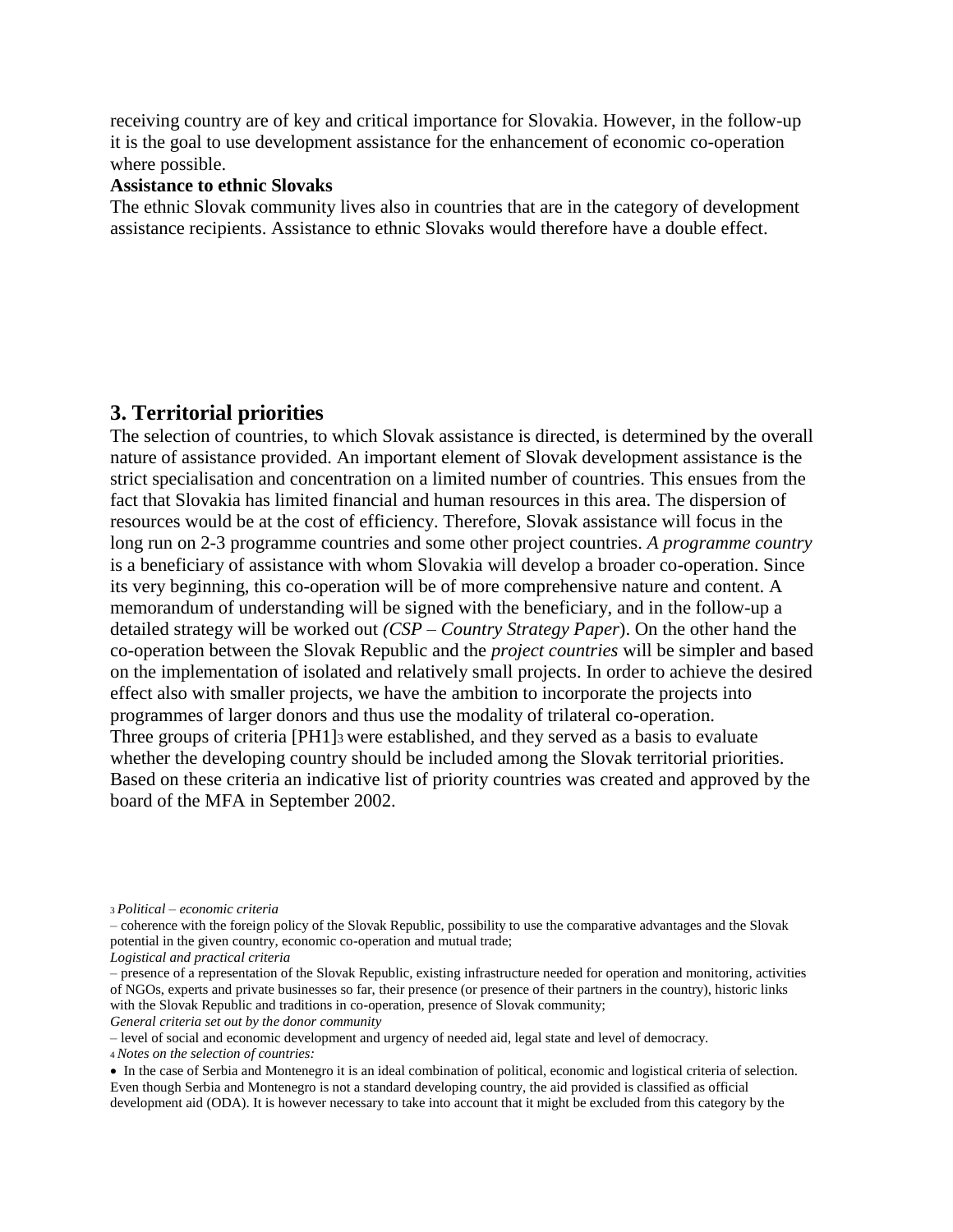donor community within  $2 - 3$  years. Therefore other  $2 - 3$  countries will be prepared in the course of next year. Even though it is not a precondition, they will probably be selected from among the current project countries, based on the experience in implementing initial projects in these countries in 2003.

• The fact that a country is on the indicative list of project countries does not automatically mean that implementation of projects will start immediately. The goal of the indicative list is mainly to preserve the principle of narrow specialisation of the Slovak development aid. The list will be processed further in the medium run (2003 – 2008) based on the experience with initial projects. In the course of this period it will thus be possible upon submitting convincing arguments to replace countries on the indicative list with new territorial priorities.

#### $\bullet$ **4. Sectoral priorities of the Slovak Republic (comparative advantages)**

As in the case of territorial priorities, the basic principle is specialisation on a selected number of areas and activities. The potential of the Slovak Republic in the development area has to be harmonised with the needs of the assistance beneficiaries. It is our ambition to prevent a fragmentation of means and to focus on a selected number of areas, where the Slovak Republic has a good potential and advantages in comparison with other donors. *The comparative advantages of the Slovak Republic,* and thus the priority sectors of the Slovak ODA are divided into three areas:

#### **Developing democratic institutions and market environment**

The comparative advantages of the SR in this area result mainly from the unique experience which the SR has acquired since 1989. This know-how could be passed on countries that undergo a similar development at present. More specifically it is about development of market economy, changing ownership structures, creating a business environment and reforms in the public sector (managing public finance, reform of public administration and public service).

**Infrastructure** (including the social infrastructure)

The potential of the Slovak Republic in this area concerns technical and social infrastructure (health care, education). Among the Slovak priorities, which could be of interest to the developing countries, is development of transport infrastructure, demining works, construction of sewage systems, water purification and treatment plants, development of waste management, projects and engineering services in the area of drinking water supply and development of energy infrastructure.

 **Landscaping, protection of the environment, agriculture, food safety and use of raw materials**. The third area of Slovak comparative advantages includes the know-how and capacities of Slovak entities in forestation, irrigation system construction, selected agricultural activities and geological research.

# **II. Long-term principles of the Slovak development assistance**

Multilateral and bilateral donors abide by general principles which the developed countries agreed on or which are the result of their long-term experience. The Slovak ODA adopted these principles and incorporated them into the documents already adopted by the Slovak government. Therefore this document focuses on the implementation of generally applicable principles to the specific conditions of the emerging system of Slovak development assistance. The success of the Slovak development mechanism will depend on the long-term respect of these principles.

### **1. Specialisation**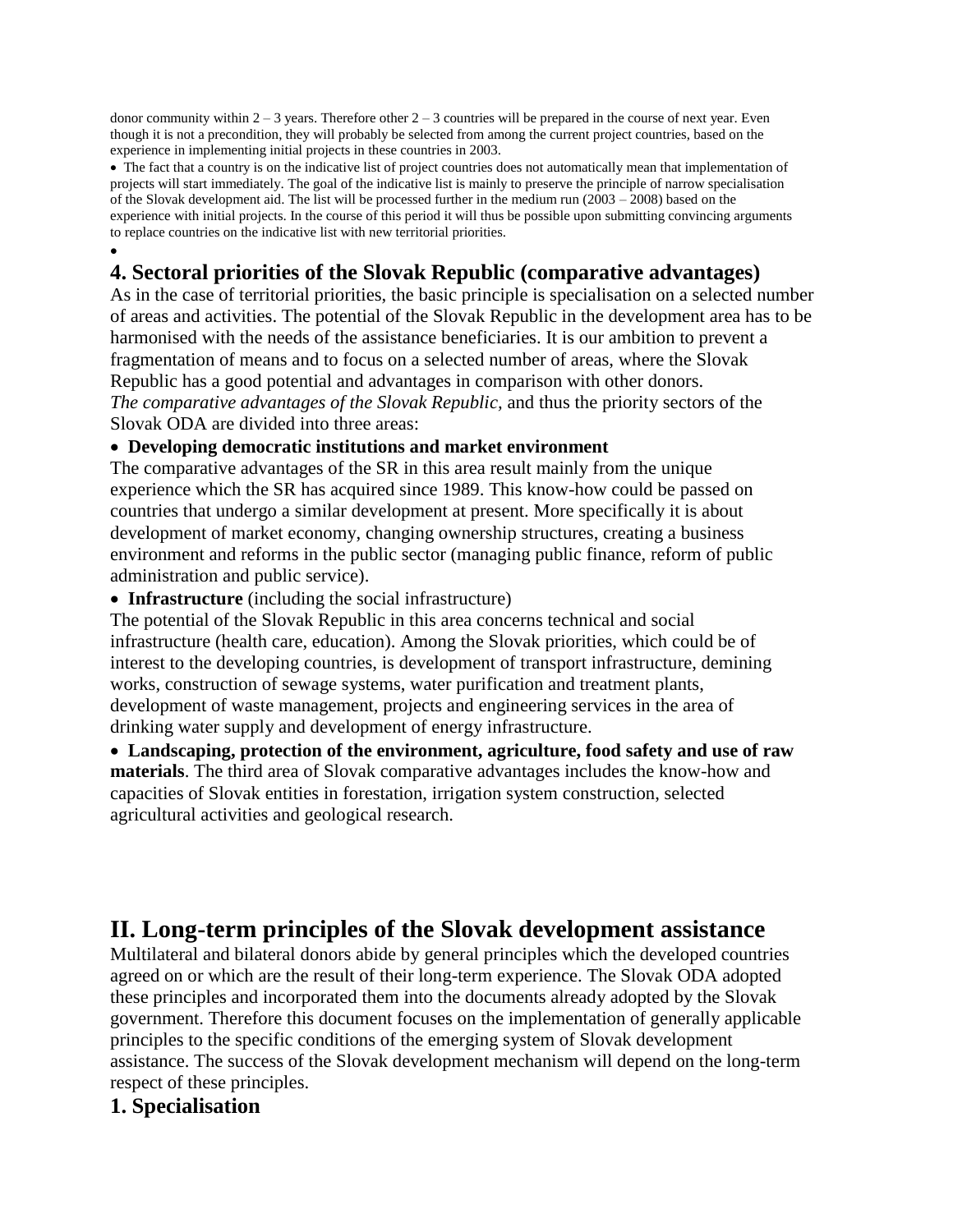One of the basic features of the Slovak ODA in the upcoming years will be a relatively limited amount of available funds. Insufficient specialisation on selected commodities, spheres and territories would lead into a fragmentation of resources and a risk of funds spent inefficiently. Moreover, the fragmentation of development activities is hard to cope with also in respect of the limited human resources Slovakia has in this area at the moment. Even donors with amounts of funds several times higher try to specialise more. However, mainly for political reasons, it is very difficult to terminate assistance to a developing country, where the donor has been active for a longer time. It is a big advantage of Slovakia that bilateral assistance begins almost from scratch. Thus, if the principle of specialisation is strictly observed from the very beginning, it will be possible to avoid problems which most of the traditional donors are faced with.

### **2. Centralisation**

Just as specialisation is necessary for the efficiency of the assistance provided, a thorough centralisation of the development assistance management is required. It is known from the experience of traditional donors but also countries entering the donor community along with Slovakia, that decentralisation has a negative impact on the efficiency of assistance provided. Decentralisation means that the foreign ministries are not able to efficiently use development assistance as a tool of foreign policy. At the same time it is very difficult to respect the previous principle, i.e. the specialisation on selected territories and sectors. Thus funds and the decision-making have to be centralised. This is related to the need to apply a single mechanism in the decision-making and spending of funds for bilateral and multilateral assistance, including the voluntary contributions to international organisations. On the other hand it is necessary to involve all competent organisations and institutions into the decision-making process on specific development programmes and projects. This concerns not only ministries and state institutions, but also NGOs, universities and representatives of the private sector. Here, the *Co-ordination Committee for Development Assistance* as the consultative body of the Foreign Minister plays a key role.

### **3. Programme orientation**

Segmentation of development assistance to individual projects means that the presence of the donor in the developing country does not have the desired impact, comprehensiveness and sustainability. Thus it is a clear trend in the donor community to progressively eliminate individual projects and replace them with a programme approach. Slovakia should act on this trend already in 2003 and keep it for the long run, for which certain preconditions were already created. Serbia and Montenegro were selected as the first programme country, on the grounds indicated in part I.3. A *Memorandum of Uunderstanding* will be signed with Serbia and Montenegro in 2003 and a strategy will be established (hereinafter *CSP*, based on EU terminology – *Country Strategic Paper*). The CSP will set out priorities and goals of the assistance, and will become the Slovak programme for Serbia and Montenegro for a period of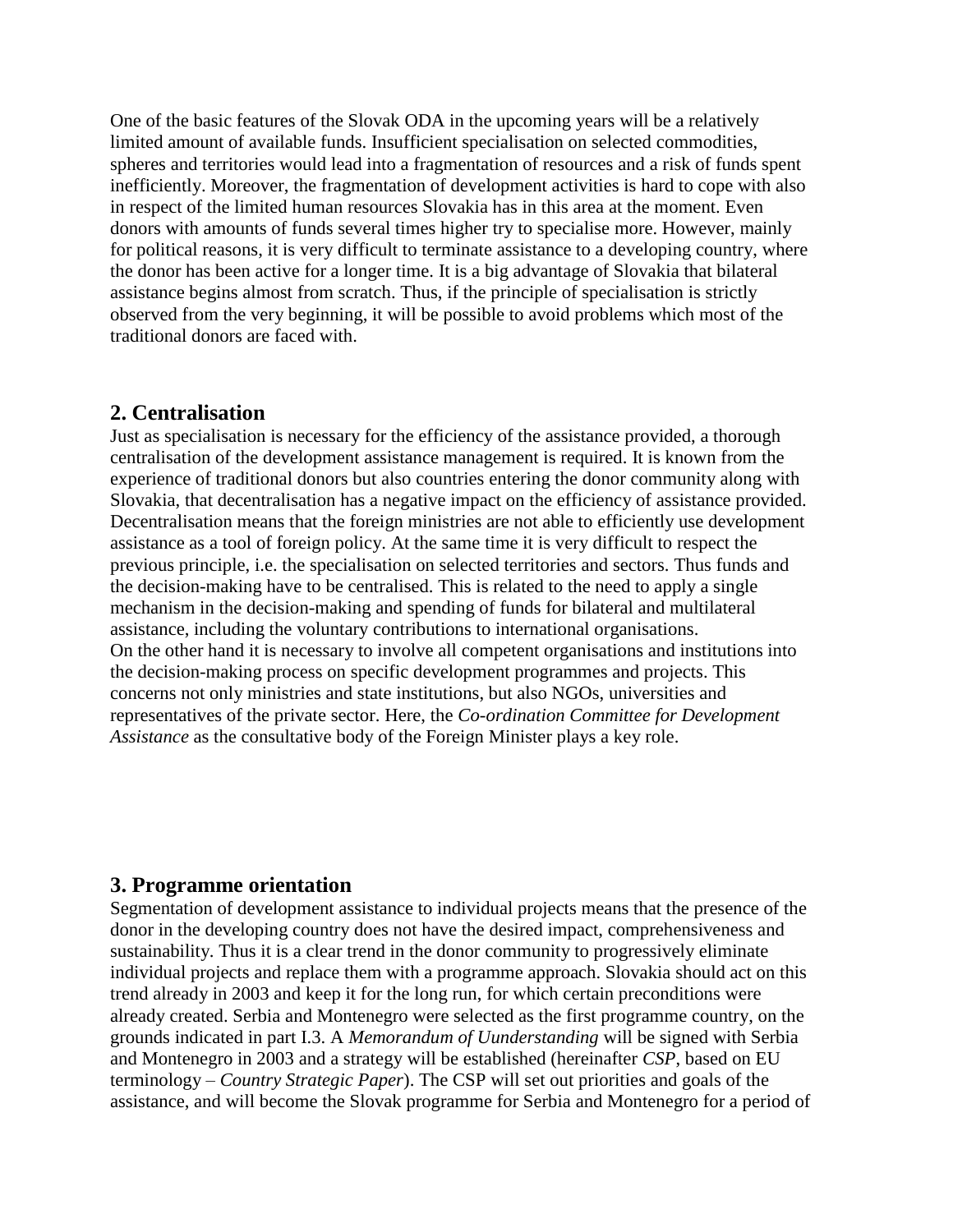several years. Equally other programme countries will be selected in the follow-up and a CSP will be drafted for these countries in the course of next year.

## **4. Using the comparative advantages of the SR**

Among the general principles applied by the traditional donors to development assistance is the respect of the needs of the beneficiaries of assistance, i.e. the principle of partnership. The Slovak development activities have to be based on the same principle. If the Slovak development assistance is to be of interest to the recipients, it has to be based not on the amounts but on the proper selection of focus. It is necessary to be creative with the comparative advantages of Slovakia and use them specifically in those sectors where Slovakia has a particular experience and thus some potential.

## **5. Co-operation with NGOs**

The involvement of non-governmental organisations (NGO) in the development activities is a standard modality applied by bilateral donors. Such co-operation is inevitable for Slovakia having very limited human resources in state administration in the area of development assistance. For traditional donors one of the main motives of co-operation with NGOs is their political independence, and thus access to territories, where a state institution would not be politically desirable. There are also other reasons in Slovakia for intensive involving of NGOs into development activities. Several Slovak NGOs have contacts to developing countries and international partners. They have specific experience from activities in Slovakia, which they can apply in developing countries, mainly in the social sphere, education, work with volunteers, etc. Also important is the capability of several NGOs to combine governmental and non-governmental funds by organising charity events, fundraisings, using foreign funds, etc.

## **6. Co-ordination with donors**

A specific principle of the Slovak development assistance is the intensive co-operation with bilateral and multilateral donors. It concerns two areas. The first one is the use of foreign assistance in the establishment of Slovak development institutions, mechanisms and human resources. The principal partners of Slovakia in this area are the *Canadian International Development Agency CIDA* and the *UN Development Programme* (more details in parts III.2. and III.3.). The goal of this co-operation is to use the extensive experience of donors, avoid mistakes they made and create an operational and self-sufficient system of development assistance provision as soon as possible.

The second area will soon be the co-operation with donors on specific projects and programmes in the developing countries, i.e. trilateral co-operation. Along with the already mentioned two partners (CIDA, UNDP) we count on co-operation with other donors, mainly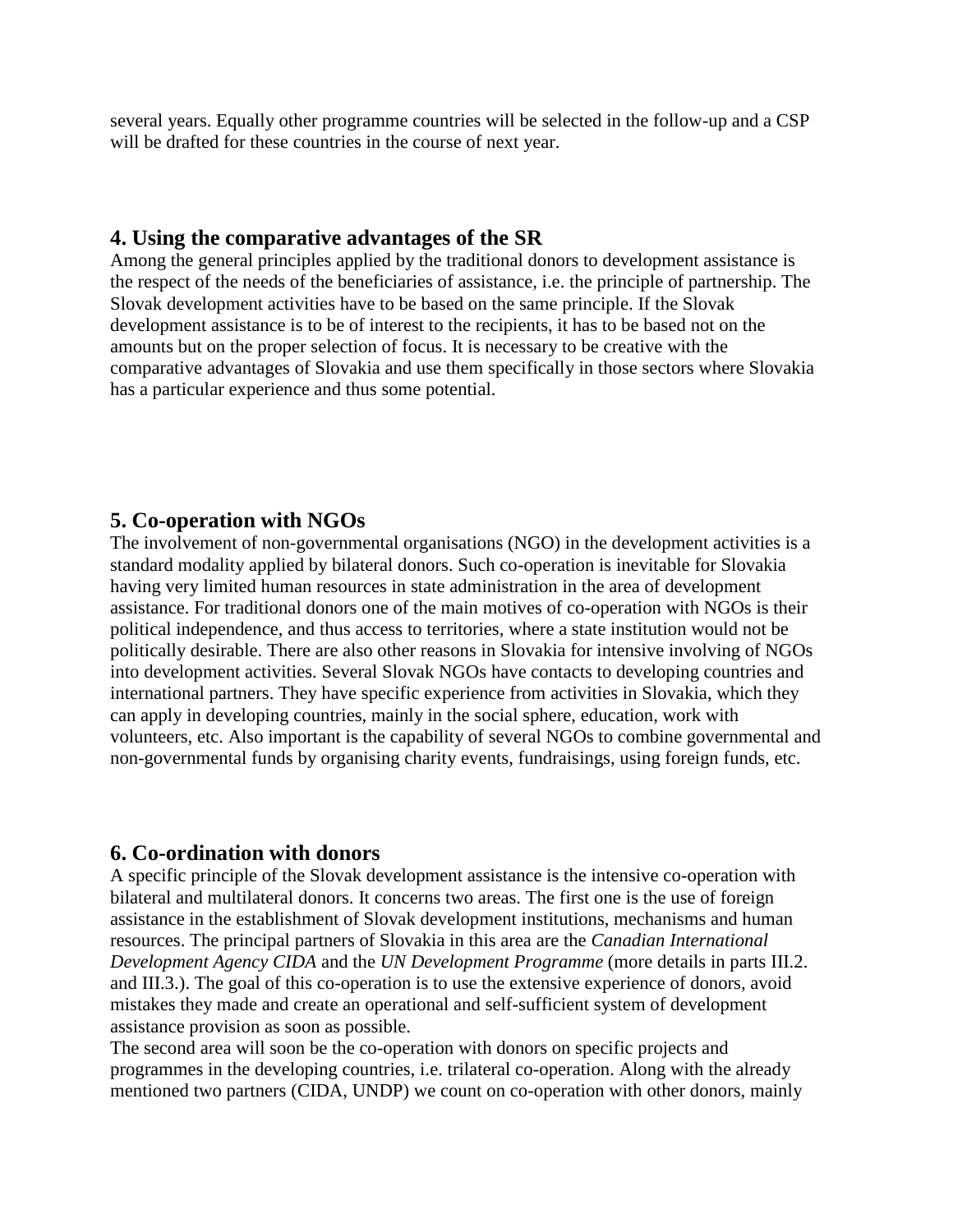from the EU Member States and Candidate Countries. Trilateral projects will enable Slovakia to accede to comprehensive programmes of traditional donors in the developing countries and use their infrastructure, contacts and experience.

## **7. Flexibility, transparency, public awareness**

The previous six principles were formulated on the basis of a specific situation in which the provision of development assistance by Slovakia is. Flexibility, transparency and public awareness apply universally and not only to development assistance. Flexibility of the mechanism of assistance provision is important with regard to the need to react swiftly to the requirements of the developing countries. The need of transparency is due to the fact that it involves the management of public funds, moreover outside of the Slovak territory. Public awareness is needed also in respect of the sensitivity of the issue at a time when restrictive measures are applied in the social sector in Slovakia.

# **III. Co-operation with multilateral and bilateral donors**

The co-ordination of donor activities is an important precondition of successful operations in the developing country. This condition applies to the SR the more as it begins with limited funds, lack of human resources and weak infrastructure framework in most of the developing countries. Co-operation in the creation of the system for the provision of Slovak development assistance and its integration into the international development community has been initiated by the *Canadian Agency CIDA* and the *UN Development Programme (UNDP).* It is necessary for this co-operation to include mainly EU Member States and Candidate Countries, with regard to the circumstances resulting from the EU accession.

## **1. Development assistance of the SR in relation to the EU accession**

The accession to the EU will be determining for the Slovak development assistance. Upon accession Slovakia will automatically join the common European system of providing development assistance which will bring about financial, political, legal institutional and organisational commitments. At the same time, a broad range of opportunities to participate in this system will emerge for the Slovak entities.

*Financial aspects of* Slovakia's accession to the EU will depend on the involvement in the funding mechanisms, used by the EU to implement development assistance. These are contributions to the *European Development Fund (EDF),* as well as funding of development assistance through the current EU budget. The European Development Fund is designed to fund development countries of the *ACP (Africa-Caribbean-Pacific)*. The amount of the contribution is set after bilateral negotiations between the Member State and the EU. The basic criteria used are economic and demographic indicators. For the purpose of comparison – Denmark and Finland (countries with similar numbers of inhabitants to that of the SR) contributed EUR 295, and 204 million respectively towards the 9th EDF. Currently the EU is using its 9th EDF with a budget totalling EUR 13.5 billion for the period of 2000-2005. Along with the EDF the EU is funding development programmes in Latin America, Asia and CEEC as well as humanitarian programmes *from its current budget*. It is very difficult to assess the amount that will be used for the said purposes from the Slovak contribution to the EU budget. *Political and legislative aspects* of EU accession are set by the commitment to accept primary EU legislation in the area of development policy upon the date of accession to the Union. Hence, the obligation to harmonise the Slovak development policy with that of the EU and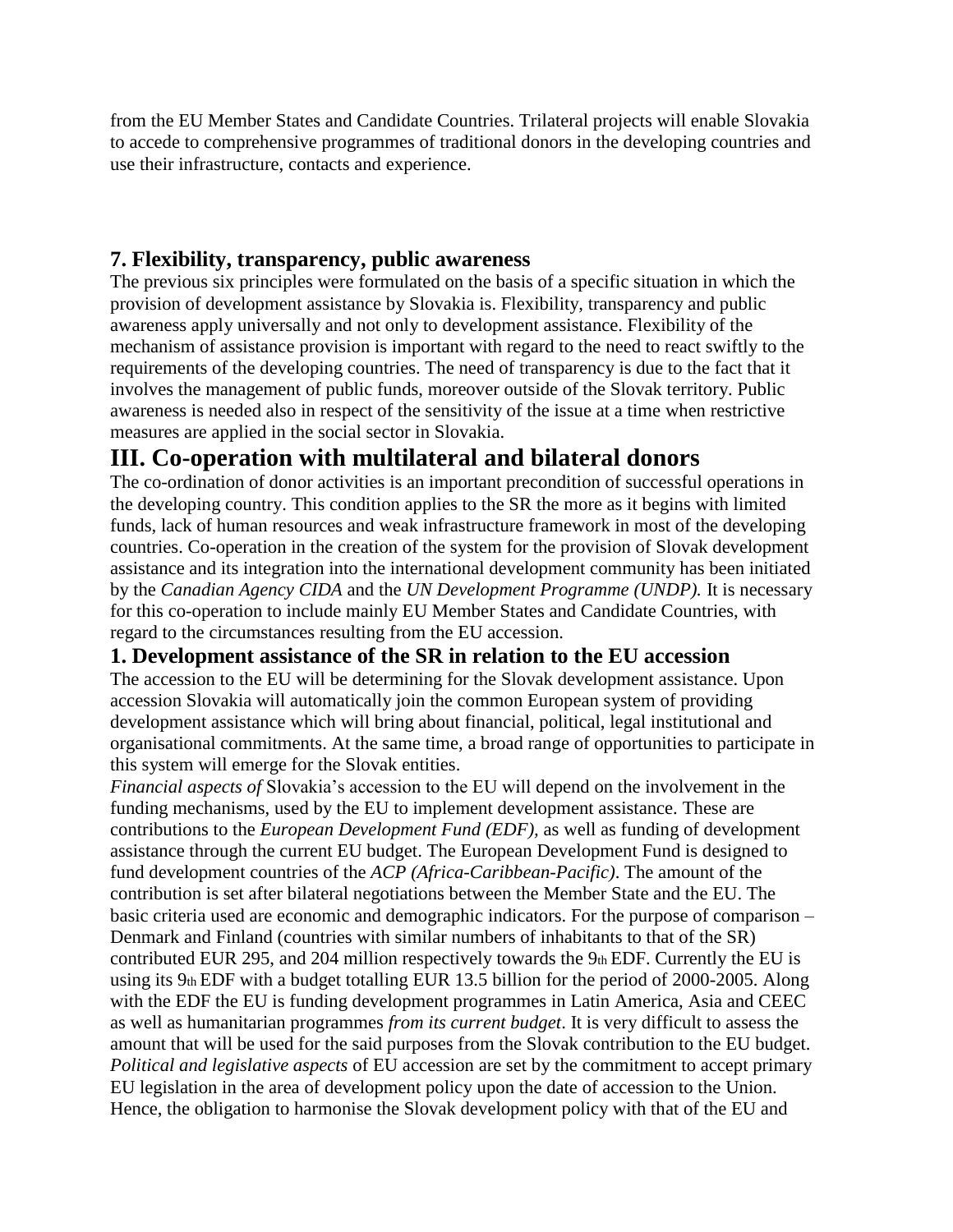co-ordinate the development aid provided. The development aid of the EU includes also other commitments and activities, such as – treaties and agreements with developing countries and a common trade policy, which includes a unified customs system and a system of customs preferences for developing countries.

Slovakia's accession to the EU will significantly influence also the *institutional and organisational* frameworks for the Slovak development aid. The EU does not prescribe to its members how the development aid should be organised or what its extent should be. Yet it is assumed that development aid will be stable, open for the participation of the governmental and non-governmental sector, co-ordinated with the development aid of the EU and respecting the "three C of Maastricht" *(Co-ordination, Complementarity, Coherence)*. Along with financial obligations, a broad range of opportunities will emerge for Slovakia upon accession to the EU. First, the country will have the right to join and share in the decisionmaking processes of the Union in the area of development policy. The MFA and other ministries will have to prepare national administration, qualified representatives for EU structures as well as Slovak delegates for the consulting and steering committees. The second important aspect will be the possibility for Slovak entities, to participate in development and humanitarian projects funded by the EU. This will create room to use Slovak comparative advantages in supplying goods, services but also consulting works and know-how. These possibilities however are clearly subject to the preparedness of governmental, nongovernmental and private entities to stand the competitive environment in the EU.

### **2. Co-operation with CIDA and bilateral donors**

The Canadian International Development Agency (CIDA) adopted its *ODACE* programme in November 2001 *(Official Development Assistance for Central Europe*). The goal of the Programme is to help the Slovak Republic (and other V4 countries) in the creation of human resources, institutions and mechanisms to provide development assistance to third countries. The entire programme is managed from Bratislava, where the programme manager for all V4 countries has had its seat since January 2003. The Canadian contribution to the programme for the 5 year period (2002 – 2006) totals CAD 15 million, while 5 million are earmarked for the first phase – creation of institutions, mechanisms and human resources and the remaining 10 million is the Canadian contribution to joint projects. Canada is thus the only bilateral donor ready to directly support with funding the creation of a functional system of official development assistance in the Slovak Republic.

### **3. Co-operation with the UNDP and multilateral donors**

The UN Development Programme (UNDP) is the first donor co-operating with Slovakia in the area of official development assistance (since 1997). Examples of co-operation are projects of the UNDP with the MFA implemented continuously since 1999. The official development assistance is progressively becoming a UNDP priority in the V4 countries. As in the case of Canada, this programme for the V4 is managed from Bratislava. A precondition for a close co-operation with the UNDP is the presence of a *Regional Centre* of this organisation in Slovakia. Thus Slovakia has the unique opportunity to use the experience and services of the Bratislava centre in its first years of own development programmes. The